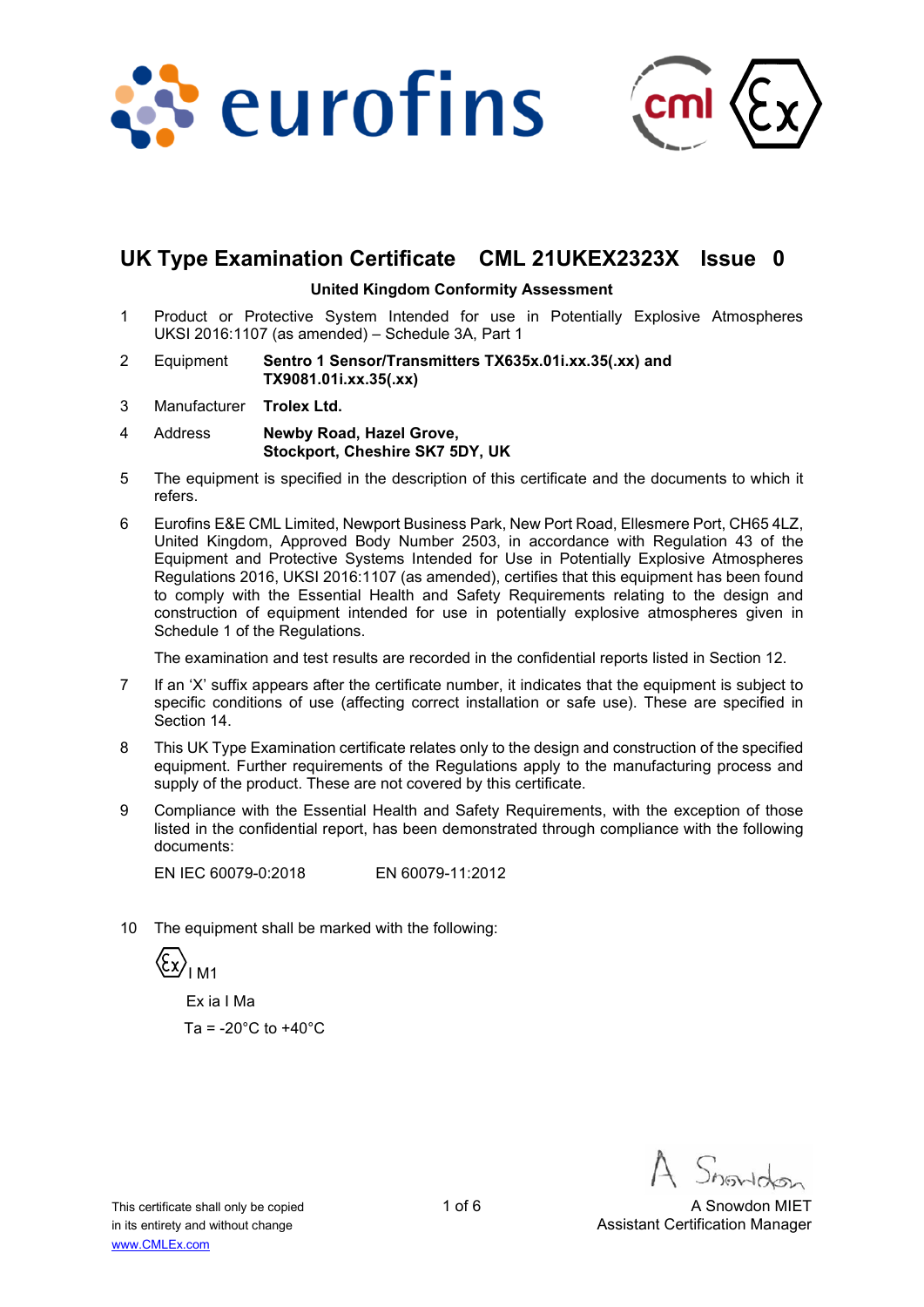



### **11 Description**

The Sentro 1 Sensor/Transmitters TX635x.01i.xx.35(.xx) and TX9081.01i.xx.35(.xx) monitor an input from sensor modules. The sensor module is fully integrated into the base unit to give direct monitoring of oxygen, toxic or flammable gas concentrations (versions with eModules), or alternatively the monitoring channel may be connected to a remote sensor to measure airflow, pressure, vibration, etc (versions with rModules).

The equipment may be fitted with various gas sensing modules (eModules) and various terminal modules (rModules) for remote connection of external sensors.

The unit comprises a Control PCB, Display PCB and an Output PCB housed in a non-metallic enclosure with polycarbonate LCD window which provides a degree of protection of at least IP54. External circuit connections are made through the two gland entries at the bottom of the housing, and via terminals on the front of the unit (rModules).

The Output PCB may be fitted in one of the following variants:

- Relay Output PCB
- Analogue/Comms Output PCB 0.4V 2V Output
- Analogue/Comms Output PCB 4mA 20mA Output
- Analogue/Comms Output PCB RS485 Output
- 4-20mA Loop Powered Output PCB

The following table details the various build options of the base unit:

| Base model no.        | <b>Output Type</b>  | <b>Module type</b> |
|-----------------------|---------------------|--------------------|
| TX6351.01i.11.35(.xx) | $0.4V - 2V$         | eModule            |
| TX6351.01i.12.35(.xx) | $4mA - 20mA$        |                    |
| TX6351.01i.15.35(.xx) | RS485               |                    |
| TX6351.01i.14.35(.xx) | <b>Relays NC</b>    |                    |
| TX6351.01i.17.35(.xx) | Relays NO           |                    |
| TX6352.01i.12.35(.xx) | 4-20mA loop powered | eModule            |
| TX9081.01i.11.35(.xx) | $0.4V - 2V$         | rModule            |
| TX9081.01i.12.35(.xx) | $4mA - 20mA$        |                    |
| TX9081.01i.15.35(.xx) | RS485               |                    |
| TX9081.01i.14.35(.xx) | <b>Relays NC</b>    |                    |
| TX9081.01i.17.35(.xx) | Relays NO           |                    |

NOTE – only models with digits 35 after the output type option digits are covered by this certificate.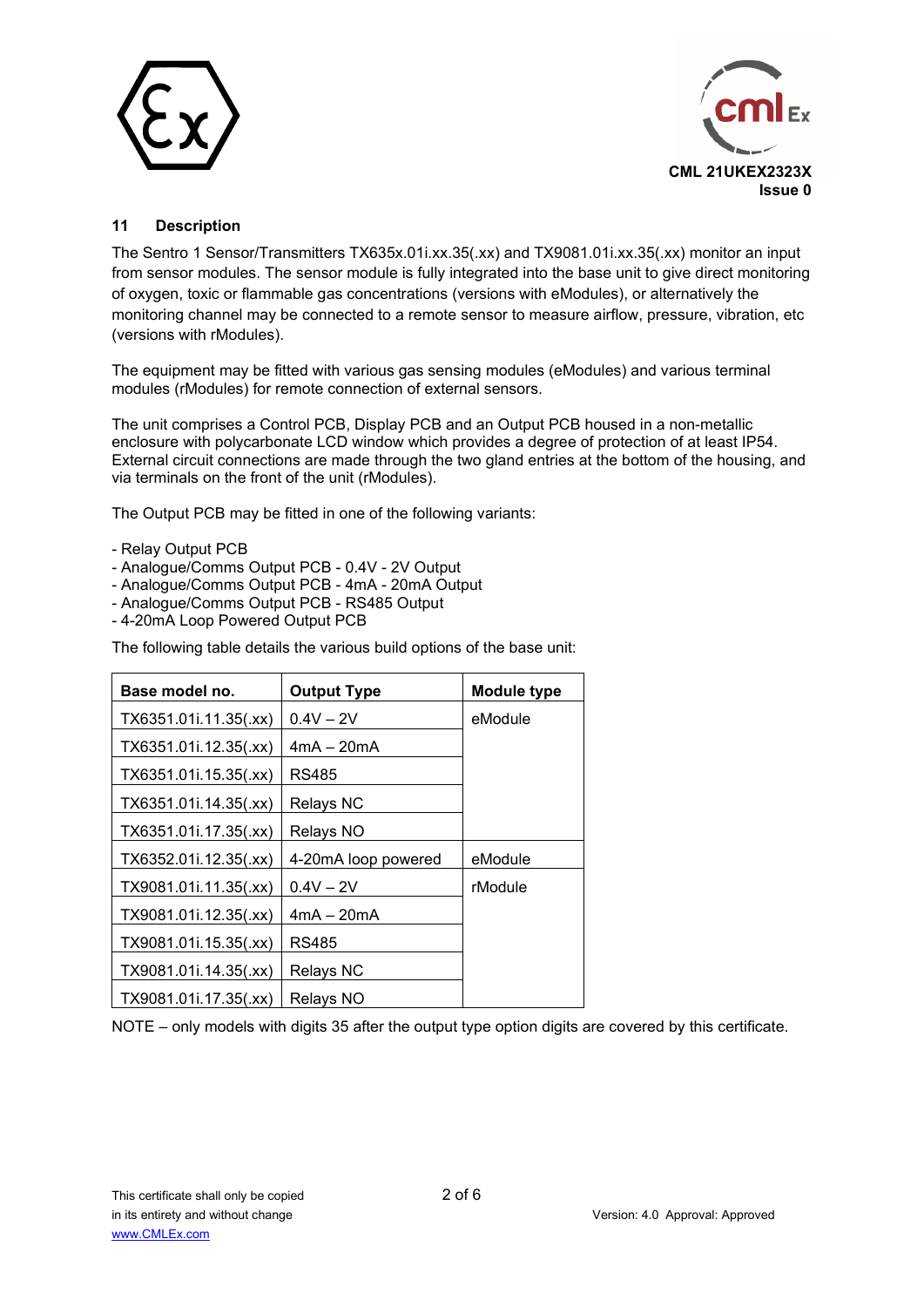



The eModules and rModules may be any of the following types:

| Type    | Part no.               | <b>Description</b>   |
|---------|------------------------|----------------------|
| eModule | TX6350.35(.XX)         | Infra red            |
|         | TX6350.35(.XX)         | Toxic gas and oxygen |
|         | TX6350.35(.XX)         | Flammable gas        |
| rModule | TX9160.01i.301.35(.XX) | 4-20mA input         |
|         | TX9160.01i.303.35(.XX) | $0.4V - 2V$ input    |
|         | TX9160.01i.306.35(.XX) | PT100 input          |
|         | TX9160.01i.501.35(.XX) | <b>NAMUR</b> input   |
|         | TX9160.01i.502.35(.XX) | Switch input         |

NOTE – only models with digits 35 before the final option digits are covered by this certificate.

Intrinsic safety is achieved by limiting energy storage and discharge, and by connecting to the non-hazardous area via intrinsically safe interface devices.

The equipment has the following safety description:

| Model No.                                      | <b>Power Input</b>                                          | Output type  | Output                                                                                                                                                                         |
|------------------------------------------------|-------------------------------------------------------------|--------------|--------------------------------------------------------------------------------------------------------------------------------------------------------------------------------|
| TX6351.01i.11.35(.xx)<br>TX9081.01i.11.35(.xx) | Terminal 5 w.r.t. 6<br>$Ui = 14.4V$<br>$Ci = 0$<br>$Li = 0$ | $0.4V - 2V$  | Terminal 1 w.r.t. 2 or 3<br>$Ui = 14.4V$<br>$U_0 = 14.4V$<br>$IO = 40mA$<br>$Po = 0.135W$<br>$Ci = 0$<br>$Li = 0$                                                              |
| TX6351.01i.12.35(.xx)<br>TX9081.01i.12.35(.xx) |                                                             | $4mA - 20mA$ | Terminal 1 w.r.t. 2 or 3<br>$Ui = 14.4V$<br>$U_0 = 14.4V$<br>$I_0 = 0.477A$<br>$Po = 1.72W$<br>$Ci = 0$<br>$Li = 0$                                                            |
| TX6351.01i.15.35(.xx)<br>TX9081.01i.15.35(.xx) |                                                             | <b>RS485</b> | Terminal 1 w.r.t. 3 (RS485 A)<br>Terminal 2 w.r.t. 3 (RS485 B)<br>Parameters for each output:<br>$Ui = 6.88V$ Uo = 5.88V<br>$Ci = 0$<br>$lo = 66mA$<br>$Li = 0$<br>$Po = 97mW$ |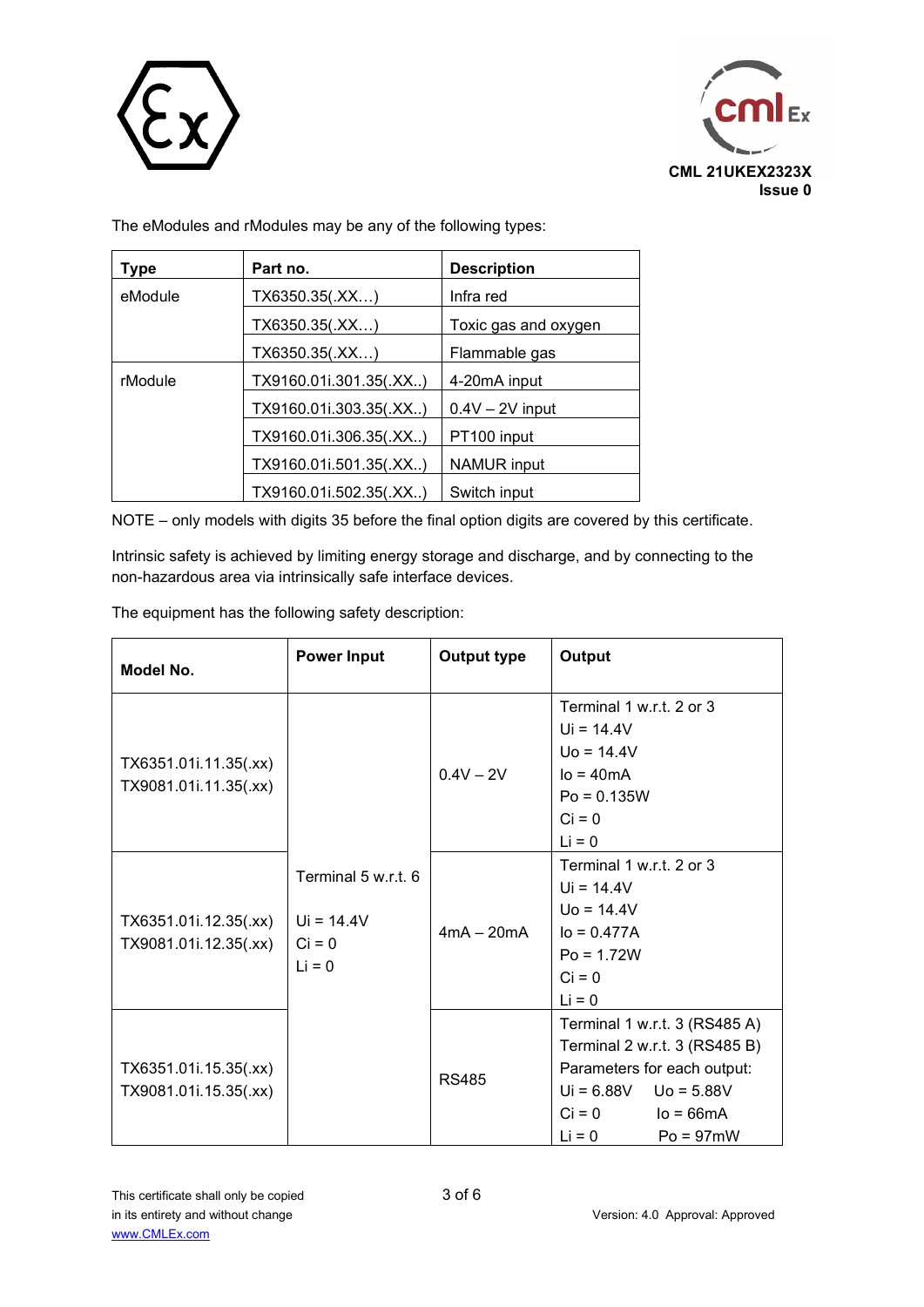



| Model No.                                      | <b>Power Input</b>                                          | <b>Output type</b> | Output                                                                                                                             |
|------------------------------------------------|-------------------------------------------------------------|--------------------|------------------------------------------------------------------------------------------------------------------------------------|
| TX6351.01i.14.35(.xx)<br>TX9081.01i.14.35(.xx) |                                                             | <b>Relays NC</b>   | Terminal 1 w.r.t. 2 (Relay 1)<br>Terminal 3 w.r.t. 4 (Relay 2)<br>$Ui = 30V$ $Uo = 0$<br>$Ci = 0$ $Io = 0$<br>$Li = 0$ Po = 0      |
| TX6351.01i.17.35(.xx)<br>TX9081.01i.17.35(.xx) |                                                             | Relays NO          | Terminal 1 w.r.t. 2 (Relay 1)<br>Terminal 3 w.r.t. 4 (Relay 2)<br>$Ui = 30V$ $Uo = 0$<br>$Ci = 0$ $Io = 0$<br>$Li = 0$<br>$Po = 0$ |
| TX6352.01i.12.35(.xx)                          | Terminal 1 w.r.t. 2<br>$Ui = 14.4V$<br>$Ci = 0$<br>$Li = 0$ | Loop powered       | N/A                                                                                                                                |

rModules have the following output parameters:

| Model No.              | <b>Output type</b> | <b>Output terminals</b>                   |
|------------------------|--------------------|-------------------------------------------|
| TX9160.01i.301.35(.XX) | 4-20mA input       | Terminal 1m w.r.t 3m                      |
|                        |                    | Output parameters same as external supply |
|                        |                    | Terminal 2m w.r.t 3m                      |
|                        |                    | $U_0 = 14.4V$                             |
|                        |                    | $Io = 3.5mA$                              |
|                        |                    | $Po = 12mW$                               |
|                        |                    | $Ci = 0$                                  |
|                        |                    | $Li = 0$                                  |
| TX9160.01i.303.35(.XX) | $0.4V - 2V$ input  | Terminal 1m w.r.t 3m                      |
|                        |                    | Output parameters same as external supply |
|                        |                    |                                           |
|                        |                    | Terminal 2m w.r.t 3m                      |
|                        |                    | $U_0 = 14.4V$                             |
|                        |                    | $Io = 3.5mA$                              |
|                        |                    | $Po = 12mW$                               |
|                        |                    | $Ci = 0$                                  |
|                        |                    | $Li = 0$                                  |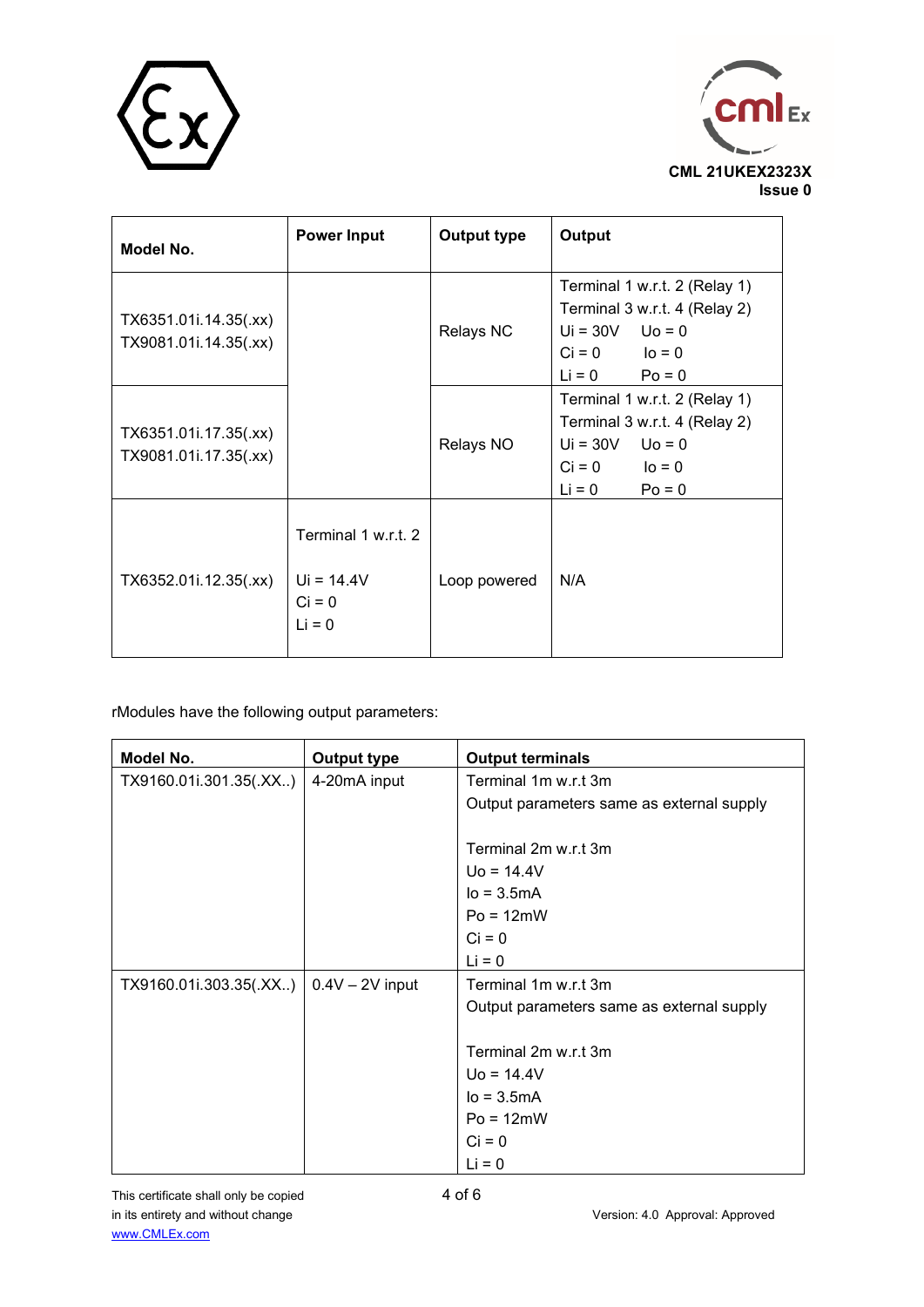



| Model No.              | <b>Output type</b> | <b>Output terminals</b>                  |
|------------------------|--------------------|------------------------------------------|
| TX9160.01i.306.35(.XX) | PT100 input        | Terminals 1m and 2m (combined) w.r.t. 3m |
|                        |                    | $Uo = 14.4V$                             |
|                        |                    | $Io = 55mA$                              |
|                        |                    | $Po = 0.20W$                             |
|                        |                    | $Ci = 0$                                 |
|                        |                    | $Li = 0$                                 |
| TX9160.01i.501.35(.XX) | NAMUR input        | Terminal 1m w.r.t. terminal 2m           |
|                        |                    | $U_0 = 14.4V$                            |
|                        |                    | $Io = 46mA$                              |
|                        |                    | $Po = 0.16W$                             |
|                        |                    | $Ci = 7.08\mu F$                         |
|                        |                    | $Li = 0$                                 |
| TX9160.01i.502.35(.XX) | Switch input       | Terminal 1m w.r.t. terminal 2m           |
|                        |                    | $U_0 = 14.4V$                            |
|                        |                    | $Io = 46mA$                              |
|                        |                    | $Po = 0.16W$                             |
|                        |                    | $Ci = 7.08 \mu F$                        |
|                        |                    | $Li = 0$                                 |

### **12 Certificate history and evaluation reports**

| Issue | Date        | <b>Associated report</b> | <b>Notes</b>               |
|-------|-------------|--------------------------|----------------------------|
|       | 29 Apr 2021 | R13608A/00               | Issue of prime certificate |

Note: Drawings that describe the equipment are listed in the Annex.

#### **13 Conditions of Manufacture**

The following conditions are required of the manufacturing process for compliance with the certification.

i. Where the product incorporates certified parts or safety critical components, the manufacturer shall ensure that any changes to those parts or components do not affect the compliance of the certified product that is the subject of this certificate.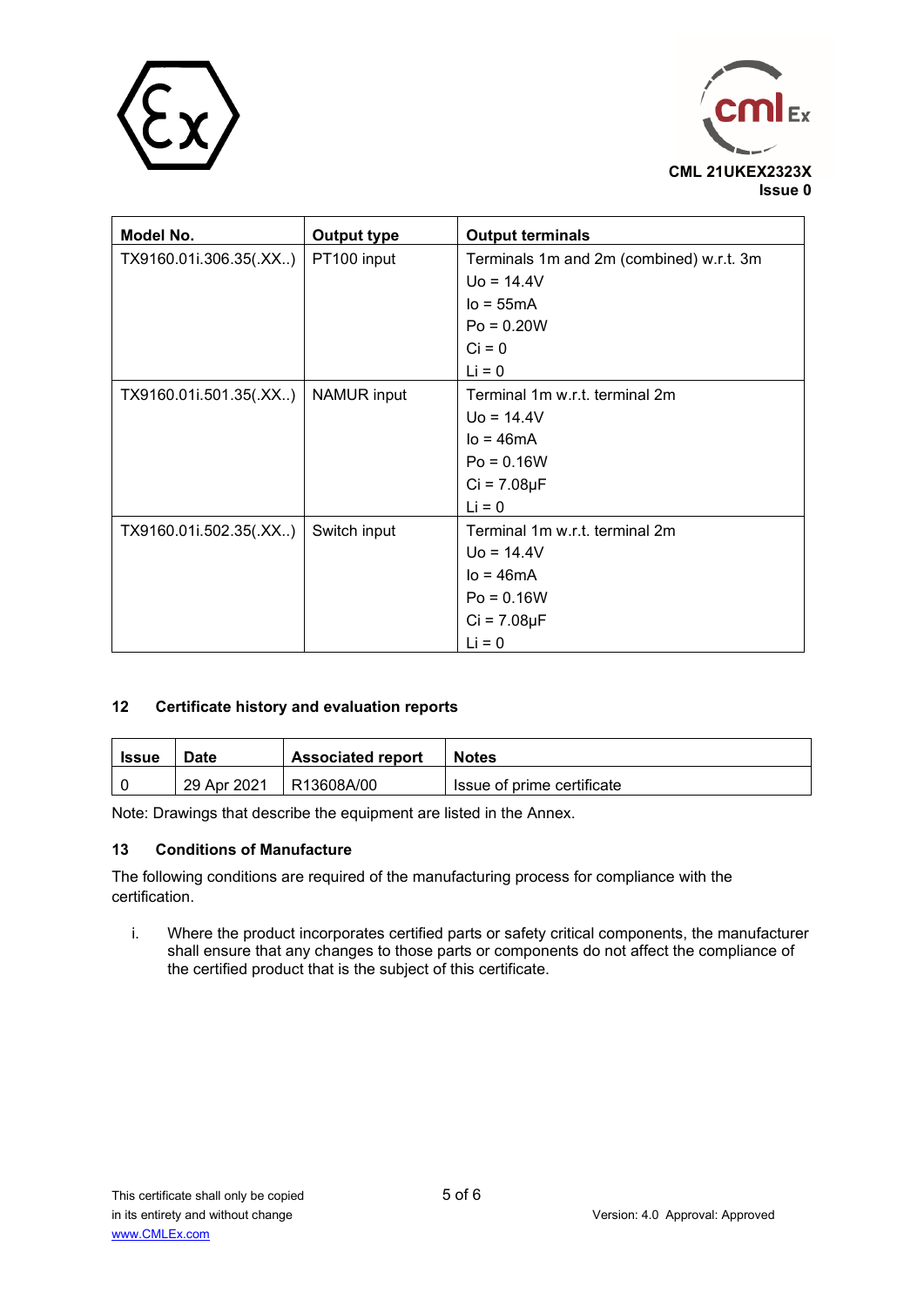



### **14 Specific Conditions of Use**

The following conditions relate to safe installation and/or use of the equipment.

- i. Where an external sensor is used with either rModule type TX9160.01i.301.35 (4-20mA) or TX9160.01i.303.35 (0.4‑2V) and it is powered from an external supply, the following shall apply
	- No connection shall be made to the power terminal 1m
	- The 0V of the external sensor supply shall be connected to the 0V of the Sentro supply
- ii. rModule types TX9160.01i.306.35 (PT100), TX9160.01i.501.35 (NAMUR), and TX9160.01i.502.35 (switch) shall not be used with externally powered sensors.
- iii. The cable entries to the supply and output terminals shall be made via cable glands which provide a minimum degree of protection of IP54.
- iv. Under certain extreme circumstances, unearthed metal parts of the enclosure may store an ignition-capable level of electrostatic charge. The equipment shall either be earthed via the integral earthing terminal or the user/installer shall implement precautions to prevent the build-up of electrostatic charge. When not earthed, the capacitance of the metallic label to earth is >10pF.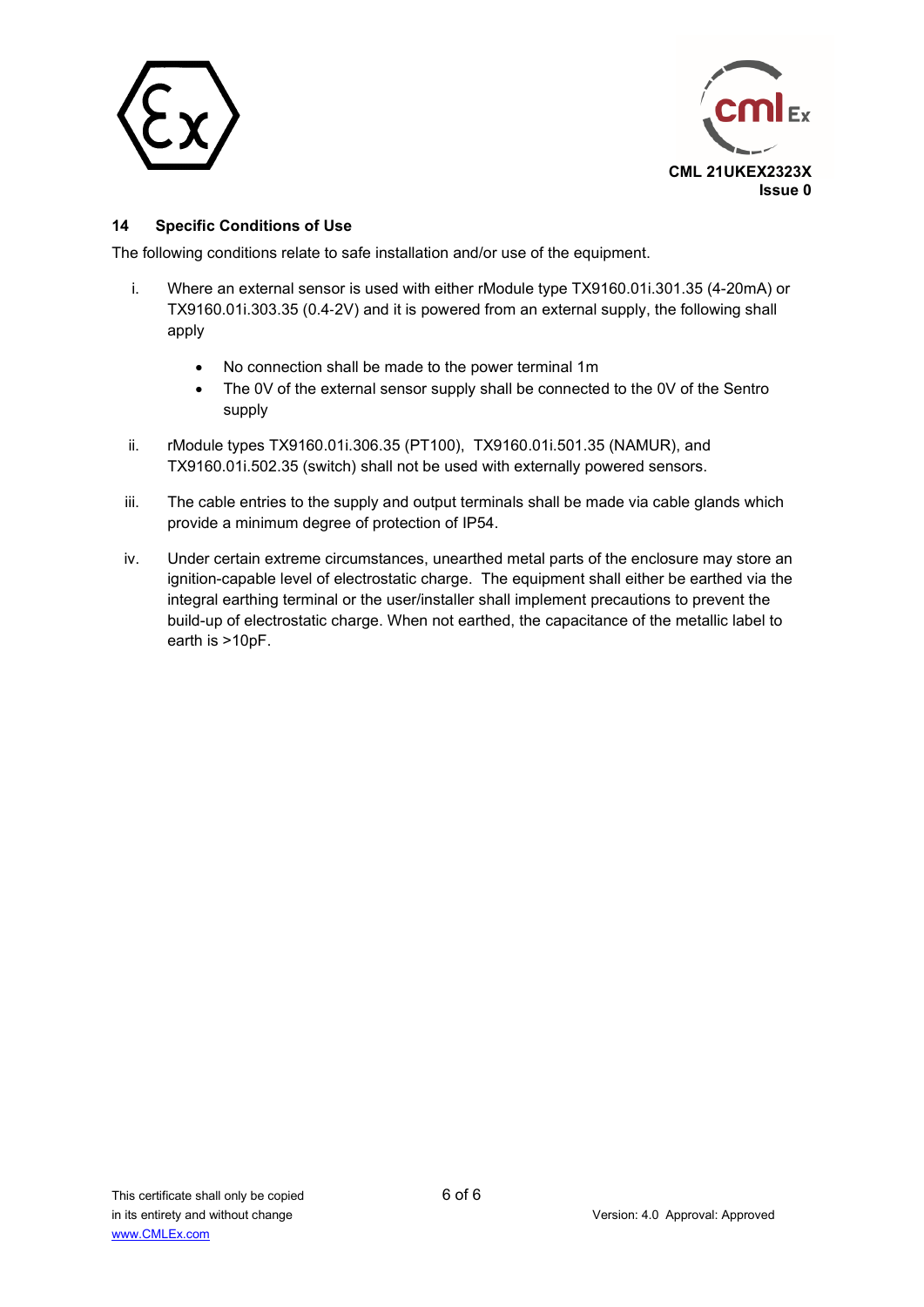# **Certificate Annex**

**Certificate Number CML 21UKEX2323X Equipment Sentro 1 Sensor/Transmitters TX635x.01i.xx.35(.xx) and TX9081.01i.xx.35(.xx) Manufacturer Trolex Ltd.**



The following documents describe the equipment defined in this certificate:

#### **Issue 0**

|                 | <b>Drawing No</b>       | <b>Sheets</b> | <b>Rev</b>   | <b>Approved</b><br>date | <b>Title</b>                                                                                          |
|-----------------|-------------------------|---------------|--------------|-------------------------|-------------------------------------------------------------------------------------------------------|
|                 | Sentro 1                |               |              |                         |                                                                                                       |
| S01             | P5536.100.ATEX.IECEx    | 1 to $2$      | Α            | 29 Apr 2021             | <b>General Arrangement</b>                                                                            |
| S <sub>02</sub> | P5536-103               | 1 of 1        | A            | 29 Apr 2021             | Relay                                                                                                 |
| S03             | P5536.289.ATEX.IECEx    | 1 to $2$      | A            | 29 Apr 2021             | <b>Group I Certification</b><br>Schematic 5-15Hz/Relay<br>Output PCB                                  |
| S04             | P5536.290.01.ATEX.IECEx | 1 to $5$      | A            | 29 Apr 2021             | 5-15Hz/Relay Output PCB<br>Layout                                                                     |
| <b>S05</b>      | P5536.292.01.ATEX.IECEx | 1 to $2$      | A            | 29 Apr 2021             | <b>Group I Certification</b><br><b>Schematic Analogue/Comms</b><br>Output PCB<br>0.4V - 2V Output     |
| S <sub>06</sub> | P5536.292.02.ATEX.IECEx | 1 to $2$      | A            | 29 Apr 2021             | <b>Group I Certification</b><br>Schematic<br>Analogue/Comms Output<br><b>PCB</b><br>4mA - 20mA Output |
| S07             | P5536.292.03.ATEX.IECEx | 1 to $2$      | A            | 29 Apr 2021             | <b>Group I Certification</b><br>Schematic<br>Analogue/Comms Output<br><b>PCB</b><br>RS485 Output      |
| <b>S08</b>      | P5536.294.ATEX.IECEx    | 1 to $4$      | A            | 29 Apr 2021             | Analogue & Comms Output<br>PCB Group I                                                                |
| S <sub>09</sub> | P5536.202.ATEX.IECEx    | 1 to $2$      | A            | 29 Apr 2021             | <b>Circuit Control PCB</b>                                                                            |
| S <sub>10</sub> | P5536.203               | $1$ of $1$    | B            | 29 Apr 2021             | <b>PCB Control</b>                                                                                    |
| S <sub>11</sub> | P5536.204.ATEX.IECEx    | 1 of $2$      | A            | 29 Apr 2021             | <b>Circuit Display</b>                                                                                |
| S <sub>12</sub> | P5536.205               | 1 of 1        | $\mathsf{C}$ | 29 Apr 2021             | <b>PCB Display</b>                                                                                    |
| S <sub>13</sub> | P5536.286.ATEX.IECEx    | $1$ to $2$    | A            | 29 Apr 2021             | Sentro 1 Revised Display<br><b>ATEX/IECEx Certification</b><br>Schematic                              |
| S <sub>14</sub> | P5536.287.ATEX.IECEx    | 1 to $2$      | A            | 29 Apr 2021             | Sentro 1 Revised Display<br><b>ATEX/IECEx Certification</b><br>Layout                                 |
| S <sub>15</sub> | P5536.212               | 1 of 1        | B            | 29 Apr 2021             | <b>PCB Connector</b>                                                                                  |

This certificate shall only be copied 1 of 3 in its entirety and without change Version: 4.0 Approval: Approved www.CMLEx.com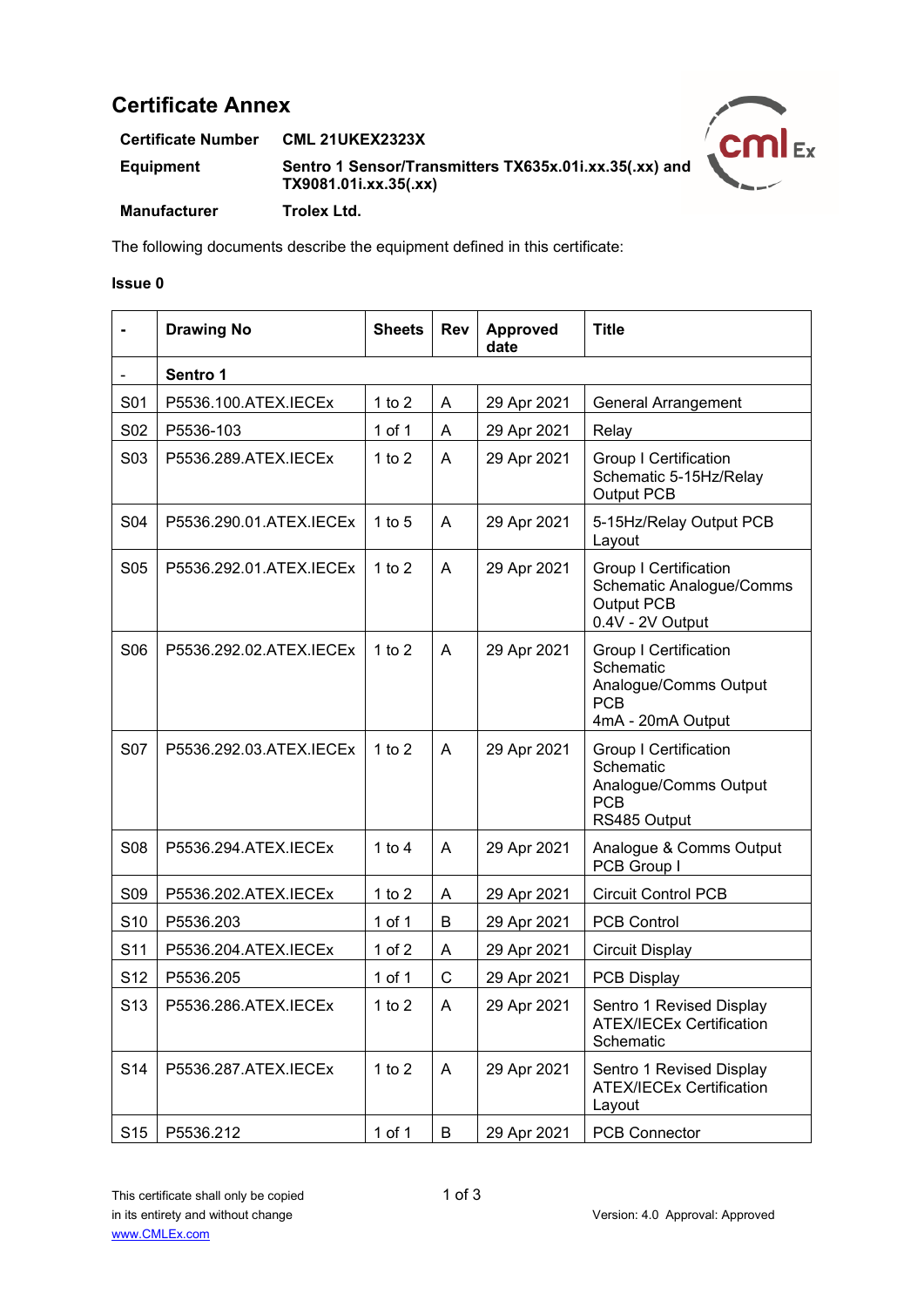# **Certificate Annex**

**Certificate Number CML 21UKEX2323X**

**Equipment Sentro 1 Sensor/Transmitters TX635x.01i.xx.35(.xx) and TX9081.01i.xx.35(.xx)**



**Manufacturer Trolex Ltd.**

|                 | <b>Drawing No</b>      | <b>Sheets</b> | <b>Rev</b>   | <b>Approved</b><br>date | <b>Title</b>                                              |
|-----------------|------------------------|---------------|--------------|-------------------------|-----------------------------------------------------------|
| S <sub>16</sub> | P5536.225.ATEX.IECEx   | 1 to $2$      | A            | 29 Apr 2021             | Circuit 4-20mA Loop Powered<br>Output PCB                 |
| S <sub>17</sub> | P5536.226.ATEX.IECEx   | $1$ of $1$    | A            | 29 Apr 2021             | PCB, Loop Powered 4-20mA /<br>2-Wire                      |
| S <sub>18</sub> | P5536.2050             | $1$ of $1$    | $\mathsf{A}$ | 29 Apr 2021             | ATEX/IECEx/UKEX Label-<br>TX6351.01i.aa.35 Sentro 1       |
| S <sub>19</sub> | P5536.2051             | 1 of 1        | A            | 29 Apr 2021             | ATEX/IECEx/UKEX Label-<br>TX6352.01i.12.35 Sentro 1       |
| S20             | P5536.2052             | 1 of 1        | A            | 29 Apr 2021             | ATEX/IECEx/UKEX Label-<br>TX9081.01i.aa.35 Sentro 1       |
|                 | eModules               |               |              |                         |                                                           |
| E01             | P5553.11               | 1 to $2$      | A            | 29 Apr 2021             | Schematic - Infrared CPU<br><b>Board</b>                  |
| E02             | P5553.12               | 1 of 1        | A            | 29 Apr 2021             | PCB Infrared CPU Board                                    |
| E03             | P5553.187.ATEX.IECEx   | 1 to $2$      | B            | 29 Apr 2021             | Circuit Diagram Infrared<br>Baseboard                     |
| E04             | P5553.188.ATEX.IECEx   | 1 to $4$      | B            | 29 Apr 2021             | <b>PCB Infrared Baseboard</b>                             |
| E05             | P5553.21               | 1 of 1        | B            | 29 Apr 2021             | PCB, Connector Board                                      |
| E06             | P5553.21.01.ATEX.IECEX | 1 of 1        | A            | 29 Apr 2021             | PCB - Connector Board                                     |
| E07             | P5553.113.ATEX.IECEx   | 1 of 1        | A            | 29 Apr 2021             | <b>General Arrangement -</b><br>Infrared eModule          |
| E08             | P5553.118              | 1 to $2$      | $\mathsf{A}$ | 29 Apr 2021             | Schematic - Infrared CPU<br>OSC Board (alternative)       |
| E09             | P5553.119              | 1 of 1        | A            | 29 Apr 2021             | PCB - Infrared CPU OSC<br>(alternative)                   |
| E <sub>10</sub> | P5553.2050             | $1$ of $1$    | A            | 29 Apr 2021             | ATEX/IECEx/UKEX Label -<br>TX6350.35 Sentro eModule       |
| E11             | P5553.01               | 1 to $2$      | A2           | 29 Apr 2021             | <b>Circuit Diagram Sensing</b><br>Module - CPU Board      |
| E12             | P5553.02               | $1$ of $1$    | B            | 29 Apr 2021             | PCB, Sensing Module CPU                                   |
| E13             | P5553.184.ATEX.IECEX   | 1 to $2$      | A            | 29 Apr 2021             | <b>Circuit Diagram Toxic</b><br>Baseboard                 |
| E14             | P5553.185.ATEX.IECEX   | 1 to $4$      | B            | 29 Apr 2021             | PCB Toxic Baseboard                                       |
| E15             | P5553.05.ATEX.IECEx    | 1 to $2$      | A            | 29 Apr 2021             | <b>Circuit Diagram Sensing</b><br>Module Oxygen Baseboard |
| E16             | P5553.06               | $1$ of $1$    | B            | 29 Apr 2021             | PCB, Base, O2                                             |